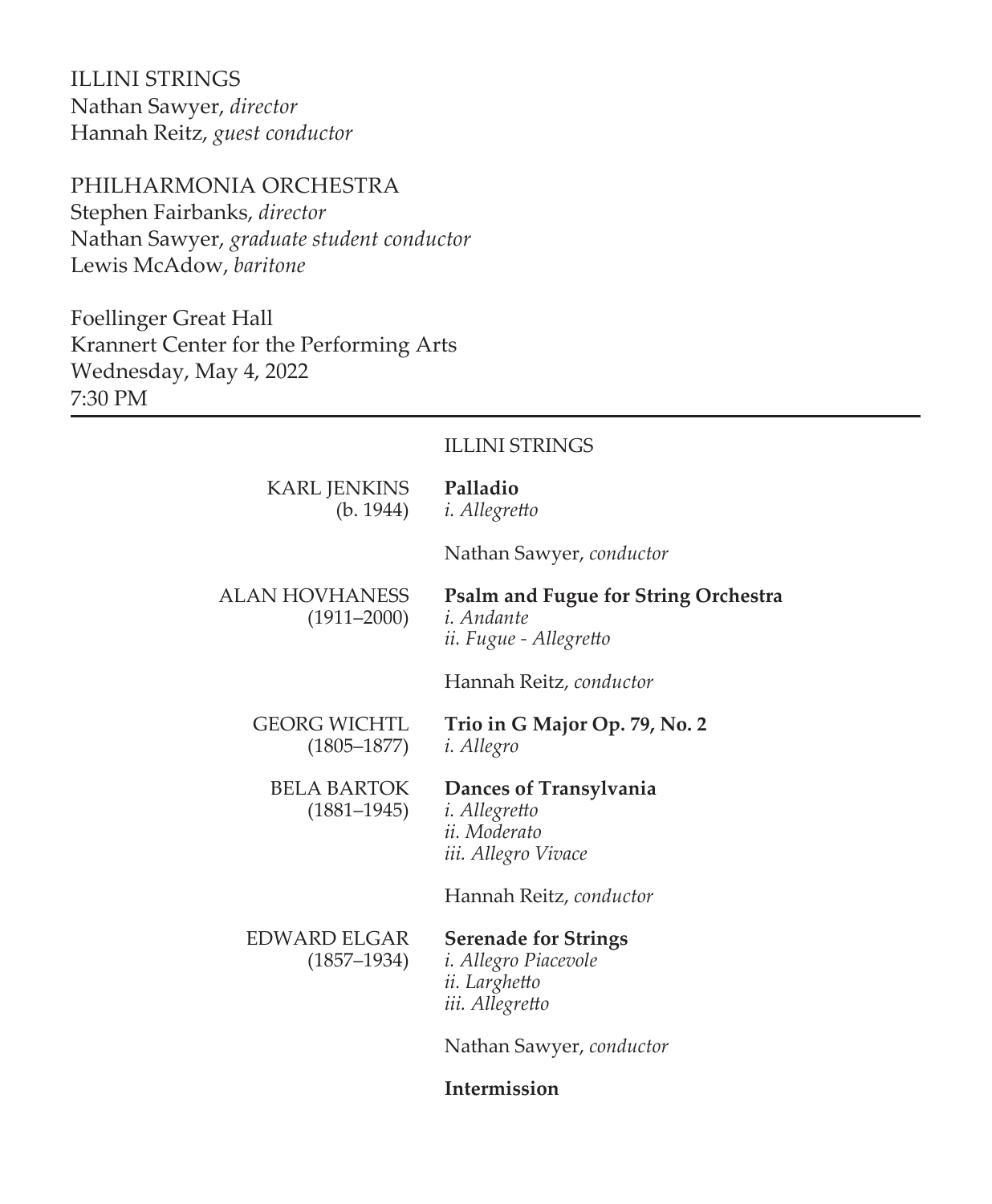# PHILHARMONIA ORCHESTRA

| <b>JEAN SIBELIUS</b><br>$(1865 - 1957)$   | Finlandia                                                                                                                                                                                                             |
|-------------------------------------------|-----------------------------------------------------------------------------------------------------------------------------------------------------------------------------------------------------------------------|
|                                           | Nathan Sawyer, conductor                                                                                                                                                                                              |
| GEORGE BUTTERWORTH<br>$(1885 - 1916)$     | Six Songs from A Shropshire Lad<br><i>i</i> . Loveliest of trees<br>ii. When I was one-and-twenty<br>iii. Look not in my eyes<br>iv. Think no more, lad<br>v. The lads in their hundreds<br>vi. Is my team ploughing? |
|                                           | Stephen Fairbanks, conductor<br>Lewis McAdow, baritone                                                                                                                                                                |
| <b>GEORGE GERSHWIN</b><br>$(1898 - 1937)$ | An American in Paris                                                                                                                                                                                                  |
|                                           | Stephen Fairbanks, conductor                                                                                                                                                                                          |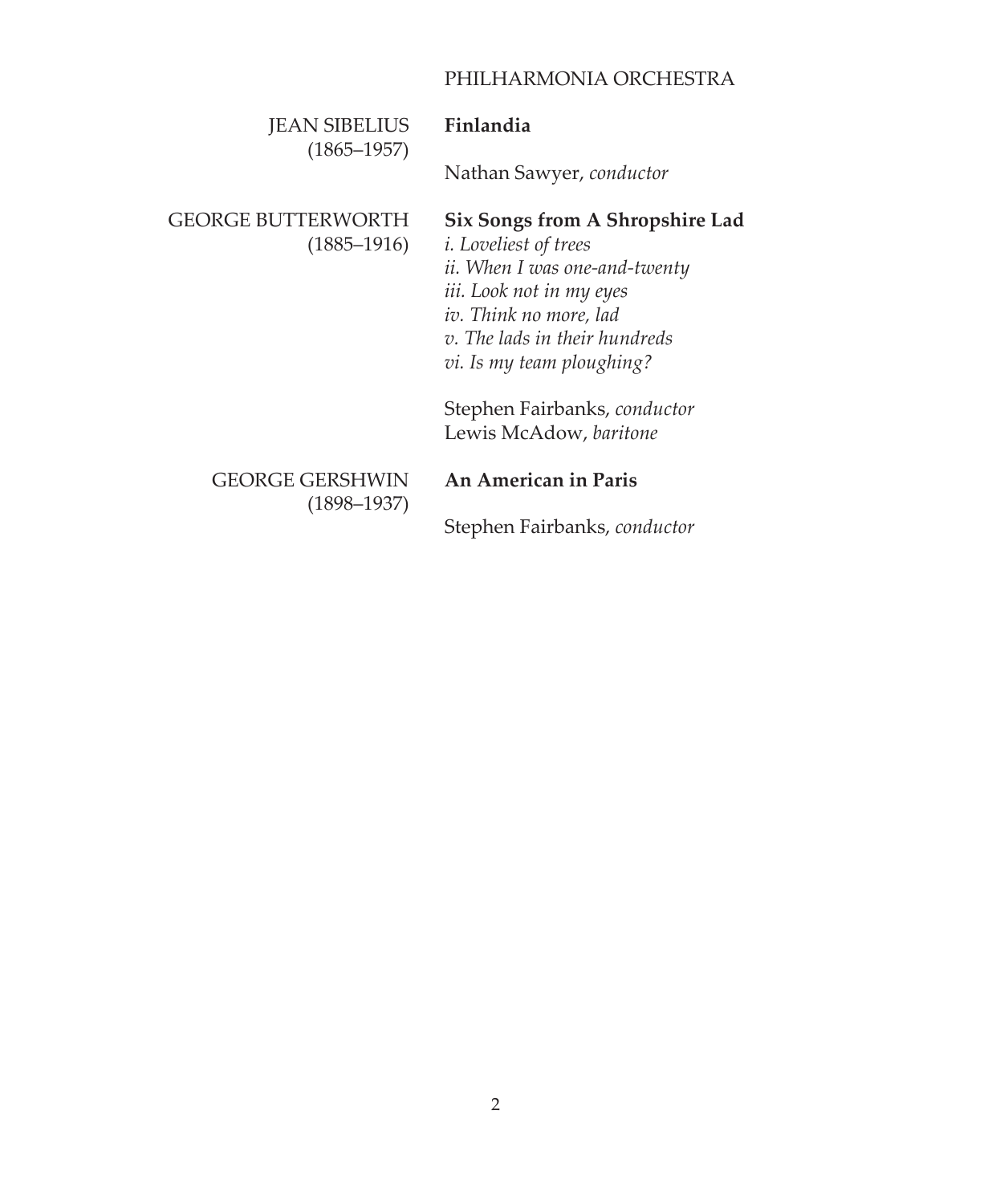# **Six Songs from A Shropshire Lad**

*(From A.E. Housman's collection of poems entitled A Shropshire Lad)*

### **Loveliest of trees**

Loveliest of trees, the cherry now Is hung with bloom along the bough, And stands about the woodland ride Wearing white for Eastertide.

Now, of my threescore years and ten, Twenty will not come again, And take from seventy springs a score, It only leaves me fifty more.

And since to look at things in bloom Fifty springs are little room, About the woodlands I will go To see the cherry hung with snow.

### **When I was one-and-twenty**

When I was one-and-twenty I heard a wise man say, "Give crowns and pounds and guineas But not your heart away; Give pearls away and rubies But keep your fancy free." But I was one-and-twenty, No use to talk to me.

When I was one-and-twenty I heard him say again, "The heart out of the bosom Was never given in vain; 'Tis paid with sighs a plenty And sold for endless rue." And I am two-and-twenty, And oh, 'tis true, 'tis true.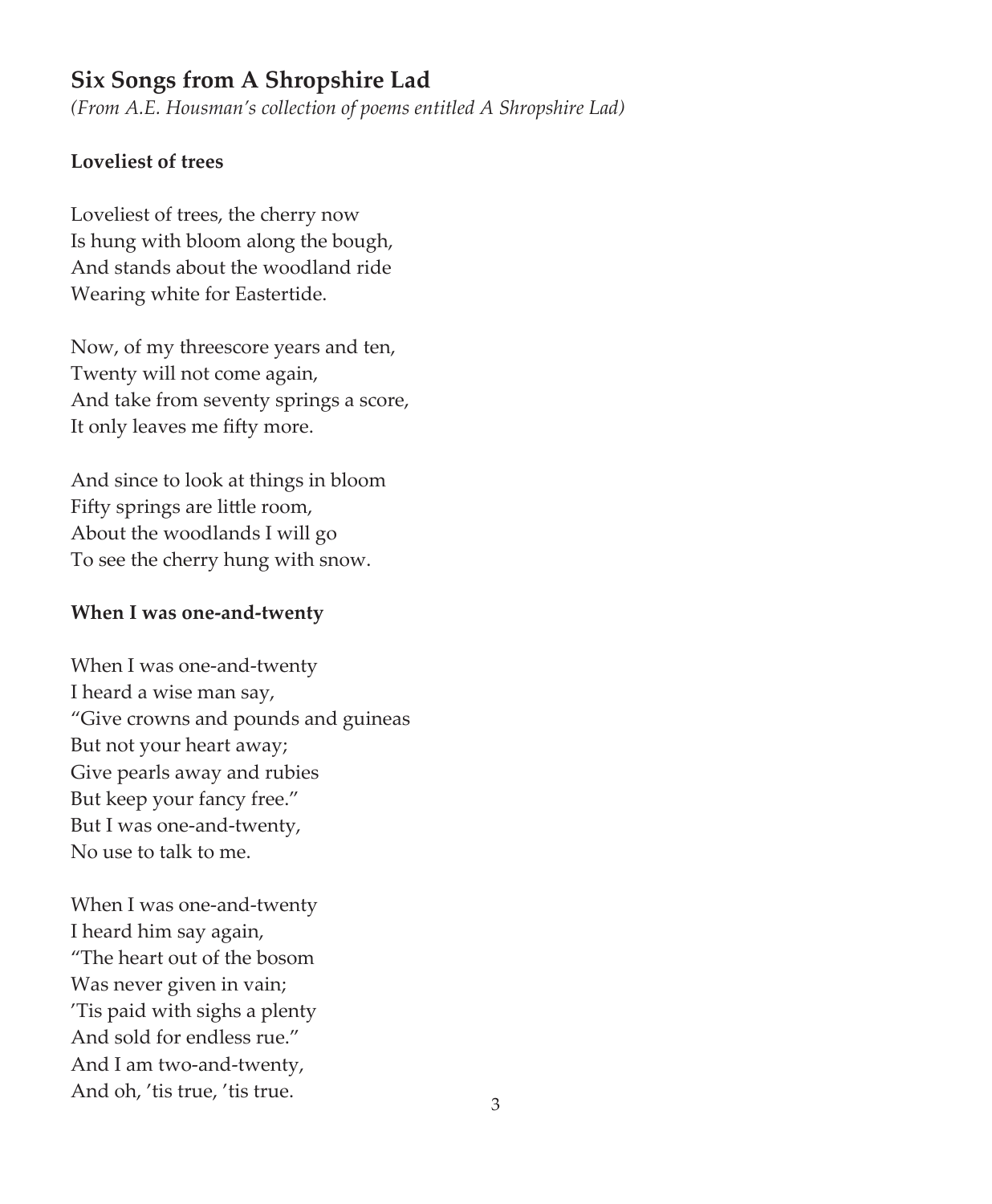### **Look not in my eyes**

Look not in my eyes, for fear They mirror true the sight I see, And there you find your face too clear And love it and be lost like me. One the long nights through must lie Spent in star-defeated sighs, But why should you as well as I Perish? Gaze not in my eyes.

A Grecian lad, as I hear tell, One that many loved in vain, Looked into a forest well And never looked away again. There, when the turf in springtime flowers, With downward eye and gazes sad, Stands amid the glancing showers A jonquil, not a Grecian lad.

### **Think no more, lad**

Think no more, lad; laugh, be jolly; Why should men make haste to die? Empty heads and tongues a-talking Make the rough road easy walking, And the feather pate of folly Bears the falling sky.

Oh, 'tis jesting, dancing, drinking Spins the heavy world around. If young hearts were not so clever, Oh, they would be young for ever; Think no more; 'tis only thinking Lays lads underground.

## **The lads in their hundreds**

The lads in their hundreds to Ludlow come in for the fair, There's men from the barn and the forge and the mill and the fold, The lads for the girls and the lads for the liquor are there, And there with the rest are the lads that will never be old.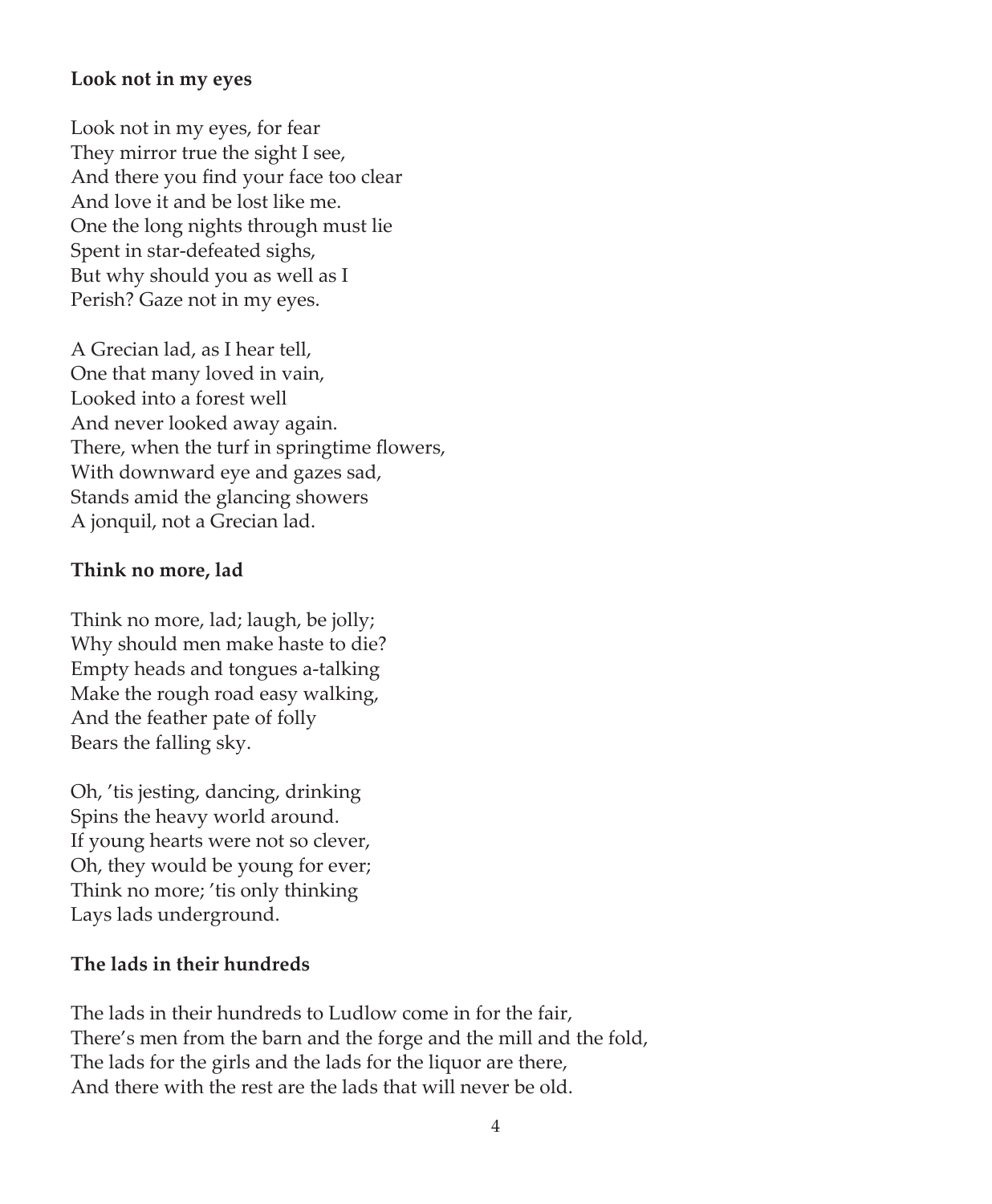There's chaps from the town and the field and the till and the cart, And many to count are the stalwart, and many the brave, And many the handsome of face and the handsome of heart, And few that will carry their looks or their truth to the grave.

I wish one could know them, I wish there were tokens to tell The fortunate fellows that now you can never discern; And then one could talk with them friendly and wish them farewell And watch them depart on the way that they will not return.

But now you may stare as you like and there's nothing to scan; And brushing your elbow unguessed at and not to be told They carry back bright to the coiner the mintage of man, The lads that will die in their glory and never be old.

### **Is my team ploughing?**

"Is my team ploughing, That I was used to drive And hear the harness jingle When I was man alive?"

Ay, the horses trample, The harness jingles now; No change though you lie under The land you used to plough.

"Is football playing Along the river-shore, With lads to chase the leather, Now I stand up no more?"

Ay, the ball is flying, The lads play heart and soul; The goal stands up, the keeper Stands up to keep the goal.

"Is my girl happy, That I thought hard to leave, And has she tired of weeping As she lies down at eve?"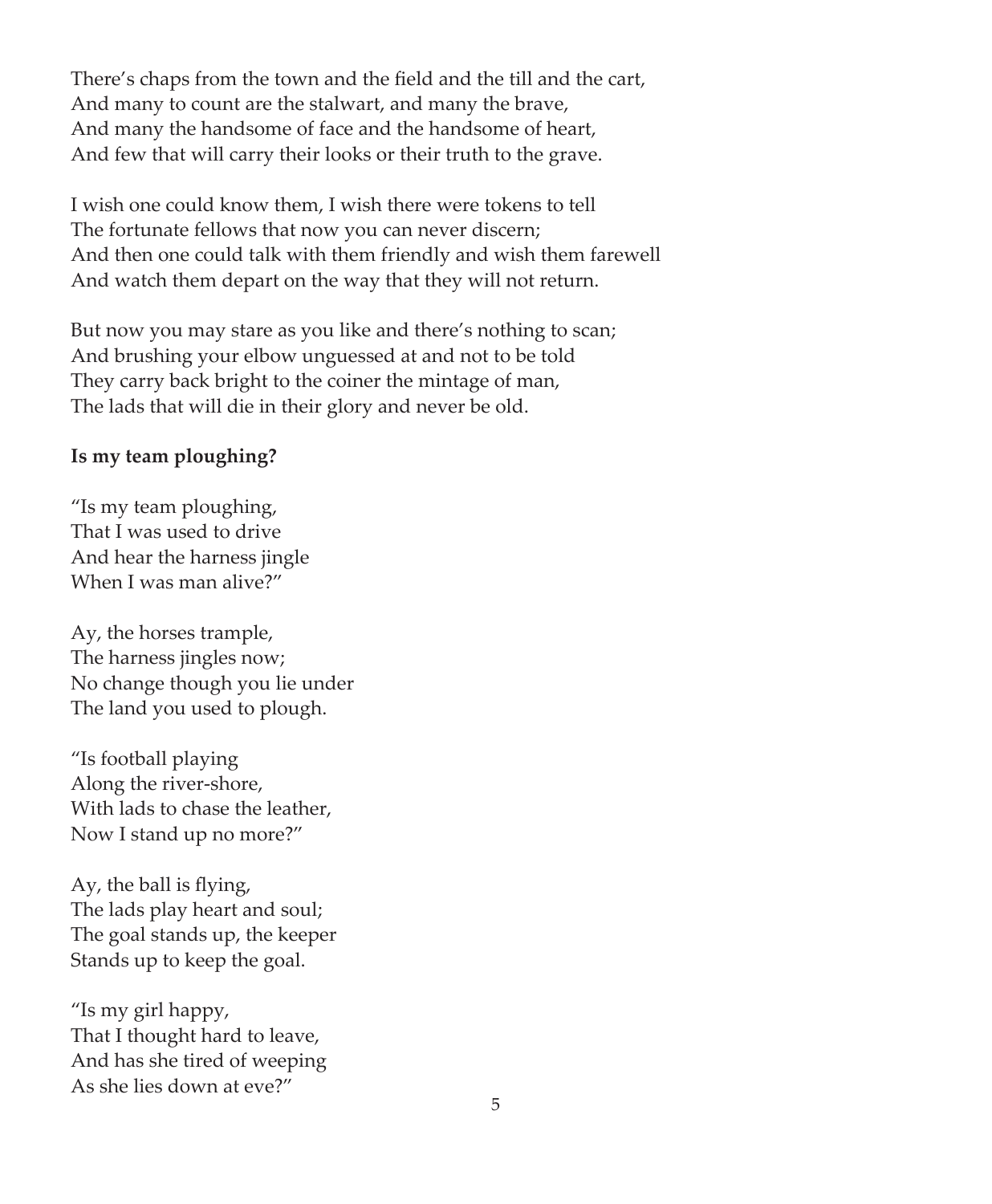Ay, she lies down lightly, She lies not down to weep: Your girl is well contented. Be still, my lad, and sleep.

"Is my friend hearty, Now I am thin and pine, And has he found to sleep in A better bed than mine?"

Yes, lad, I lie easy, I lie as lads would choose; I cheer a dead man's sweetheart, Never ask me whose.

# **Program Notes**

# **Palladio – Karl Jenkins**

Jenkins' inspiration for this string work was an Italian architect named Andrea Palladio. He derived the concept of beauty within constructed frameworks from the idea of architecture. The piece sets up the groundwork, the foundation, in the lowest strings using a low register. Simple quarter notes are played and then eighth notes are scaffolded on top by the violas. A motif is introduced by the violins; it begins with a couple of broken fragments and as the piece continues, becomes more vivacious. The dynamics are even scaffolded. The piece begins at a piano level and gradually comes to fortissimo. The piece itself is extremely structured in a da capo aria form or ternary form. However, Jenkins adds a coda to the piece, which in its entirety is a massive crescendo. Throughout the piece, you will be able to hear the different levels of music being structured on top of the previous content extremely clearly.

# **Psalm and Fugue for String Orchestra – Alan Hovhaness**

Alan Hovhaness's (1911-2000) Psalm and Fugue for String Orchestra, Op. 40a was written in 1941 but remained unpublished until 1958. This piece exemplifies the qualities of sound that made the American-Armenian composer so popular in and after his lifetime. Influenced by music from a number of different cultures and times, Hovhaness often is characterized by modal harmonies, wide open sonorities, and soaring melodies which he strove to highlight rather than complicate through development. This piece is one of a few that survived the purging of his early works, where allegedly over a thousand pieces were destroyed in reaction to criticism from Sessions, Copland, and Bernstein. Hovhaness's simplicity of expression and the spiritual nature that pervades his music was often at odds with the reigning American composers of the day.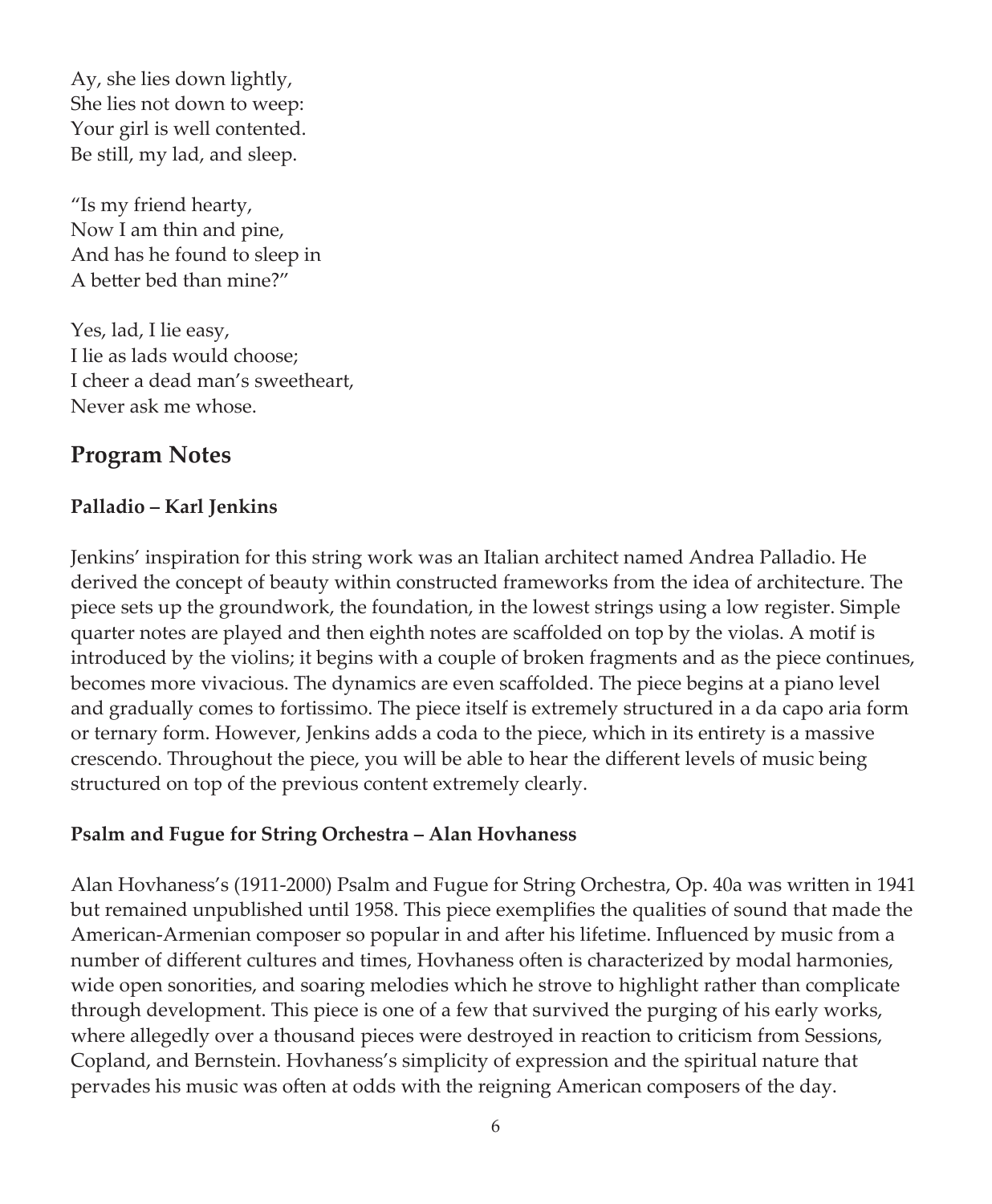The Psalm opens with a hushed hymn, which alternates with a chromatically embellished melody presented in the violas throughout the movement. It works towards a homophonic, rejoicing statement of the opening to close. The Fugue pays homage to Baroque traditions and features a simple stepwise subject that floats through the string sections before a triumphant ending.

## **Dances of Transylvania – Bela Bartok**

The Hungarian composer and pianist Béla Bartók (1881-1945) is considered one of the founders of ethnomusicology. He regularly journeyed into rural communities throughout Hungary, Transylvania, Romania, and other surrounding Slavic countries to record, collect and study folk melodies. He and his colleague Zoltán Kodály argued for preservation by direct transcription of these peasant tunes, and eventually collected songs numbering in the thousands. Some melodies made their way into his compositions directly, and his research heavily influenced the rhythmic, melodic, and harmonic structures that came to define his compositional output. Erdélyi Táncok (Dances of Transylvania) was written originally for piano in 1915, and later orchestrated by Bartók. This string adaptation was completed by Gábor Darvas, a student of Kodály. Like many of Bartók's piano pieces, the work is short but contains a wealth of detail. The first of three movements is titled Dudások (Bagpipers), and is characterized by droning strings, grating harmonies, and a trilling, ornamented melody evocative of the wind instruments. This is followed by the lumbering second movement Medvetánc (Bear-Dance), and a vibrant, frolicking Finale.

# **Serenade for Strings – Edward Elgar**

Elgar struggled to revitalize English music. For centuries, the classical world had been dominated by Germany, France, Italy, and now Russia. Early in his career, 1892, Elgar composed this serenade for strings. Elgar began his career as a violinist but in the late 1880's focused his efforts on composition. His more famous pieces that gained him renown were his Enigma Variations and The Dream of Gerontius. Elgar's knowledge and experience with strings allowed him to write effectively for the string orchestra.

The piece is in three movements. Allegro Piacevole, "pleasing" allegro, is the first movement that has a natural ebb and flow to it. Each section appears to have some moment of sunlight to glimmer through the rest of the orchestra, their moment of glory. There is a fairly rhythmic motive that begins in the violas that will travel throughout the piece. To counteract the pointed rhythm, there is a lush legato motif introduced by the violins that bring a yearning to the music. The second movement, Larghetto, has some of the most pensive and beautiful moments in the entire piece. Emotions pour out of this movement out of nowhere it seems. Almost as if all of these feelings were being harbored and restrained in the first movement only to be released now. The final movement, Allegretto, returns to the triple meter, similar to the first movement. It resembles a dance-like character and playfully closes the piece off with the rhythmic motif and lush chords.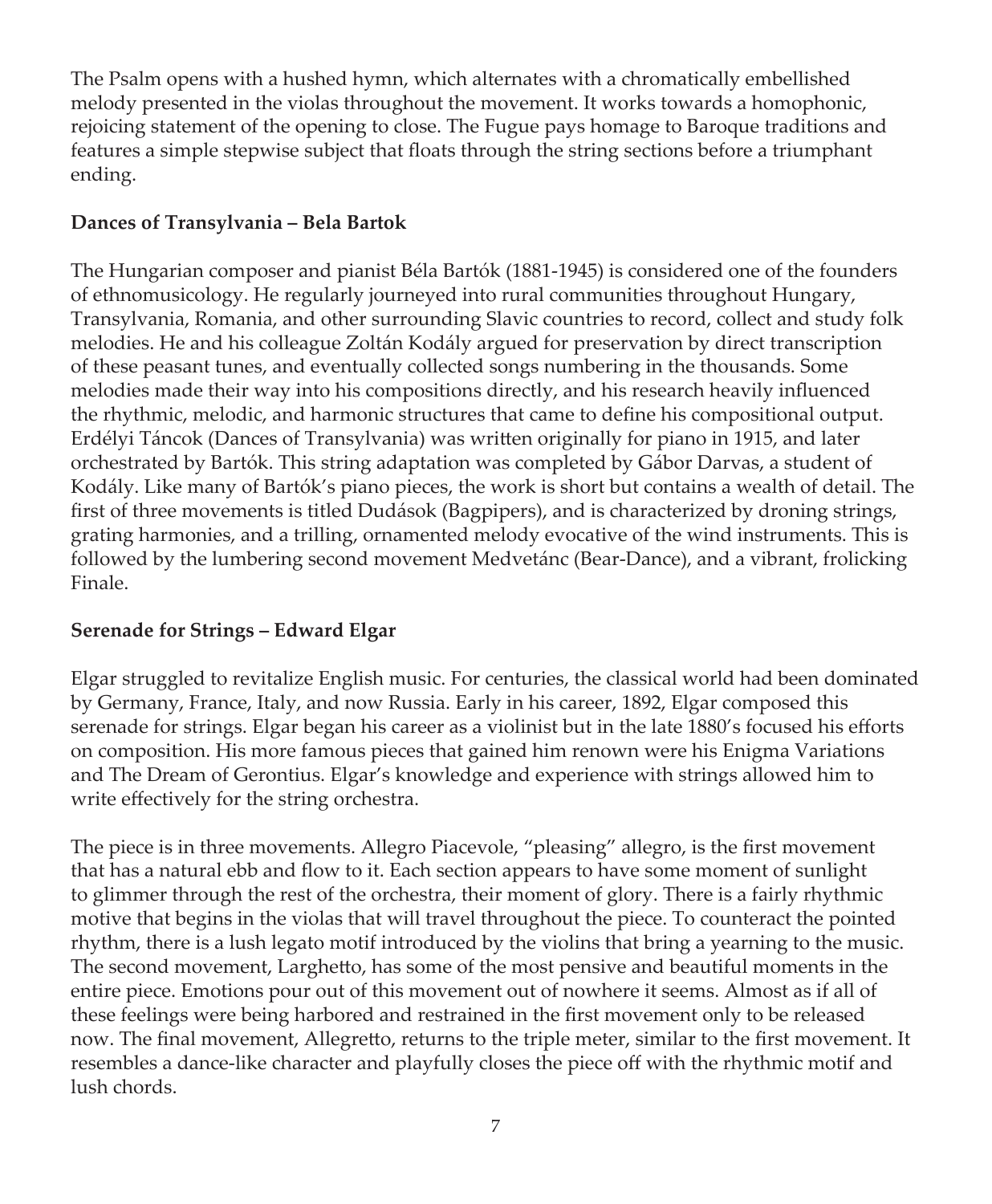## **Finlandia – Jean Sibelius**

During the time Sibelius wrote *Finlandia*, there was a huge Russian presence in Finland. The Czars began to slowly control aspects of Finnish life in regards to politics, media, and even religion. The piece exhibits a sense of mourning and feeling of Russian persecution and suppression. The brass seem to exhibit the power of the Russian Czars with their loud and accentuated chords. The winds respond with this cry of help as if the tyranny is too much for them to handle. The strings come in with a labored version of the woodwind's cry.

The next section brings in a rhythmic motif that's introduced by the brass over a string tremolo. The violins and viola come in with a brewing triplet theme that sounds like the sparks of rebellion growing in the people of Finland. After that the victorious section comes in as a fanfare with every instrument shouting out for liberation.

The Hymn section appears which may sound familiar. This section of *Finlandia* has been used in many different contexts. Although Sibelius never intended this to be sung or put to lyrics, this section has become akin to an unofficial national anthem. It also has been used as different liturgical hymns, the most famous one being *Be Still My Soul*. Just like the African American Spirituals were a source of hope in their time of oppression and Psalters were a source of hope for the Jews during the Greco-Roman occupation, this Hymn brought hope to the people of Finland.

The piece finishes with a triumphant ending that resembles the fanfare again. The Hymn returns for the final measures over string syncopation that continues the fire of the fanfare underneath. The final chords of the piece are absolute. They express the idea that no matter how much control Russia exerts over them, the ideals of Finland will never die.

—Nathan Sawyer

## **Six Songs from a Shropshire Lad – George Butterworth**

George Butterworth was one of the most promising young composers of his generation, an individual that the eminent composer Ralph Vaughan Williams took a particular interest in. Butterworth's style has been described as quintessentially English, and his work *Six Songs from a Shropshire Lad* represents one of the most important contributions to English art song.

Butterworth's original setting of this song cycle was for piano and voice. The version being performed this evening was orchestrated by Butterworth scholar and enthusiast Phillip Brookes in 2005; it is the first time this version has been performed at the University of Illinois.

—Stephen Fairbanks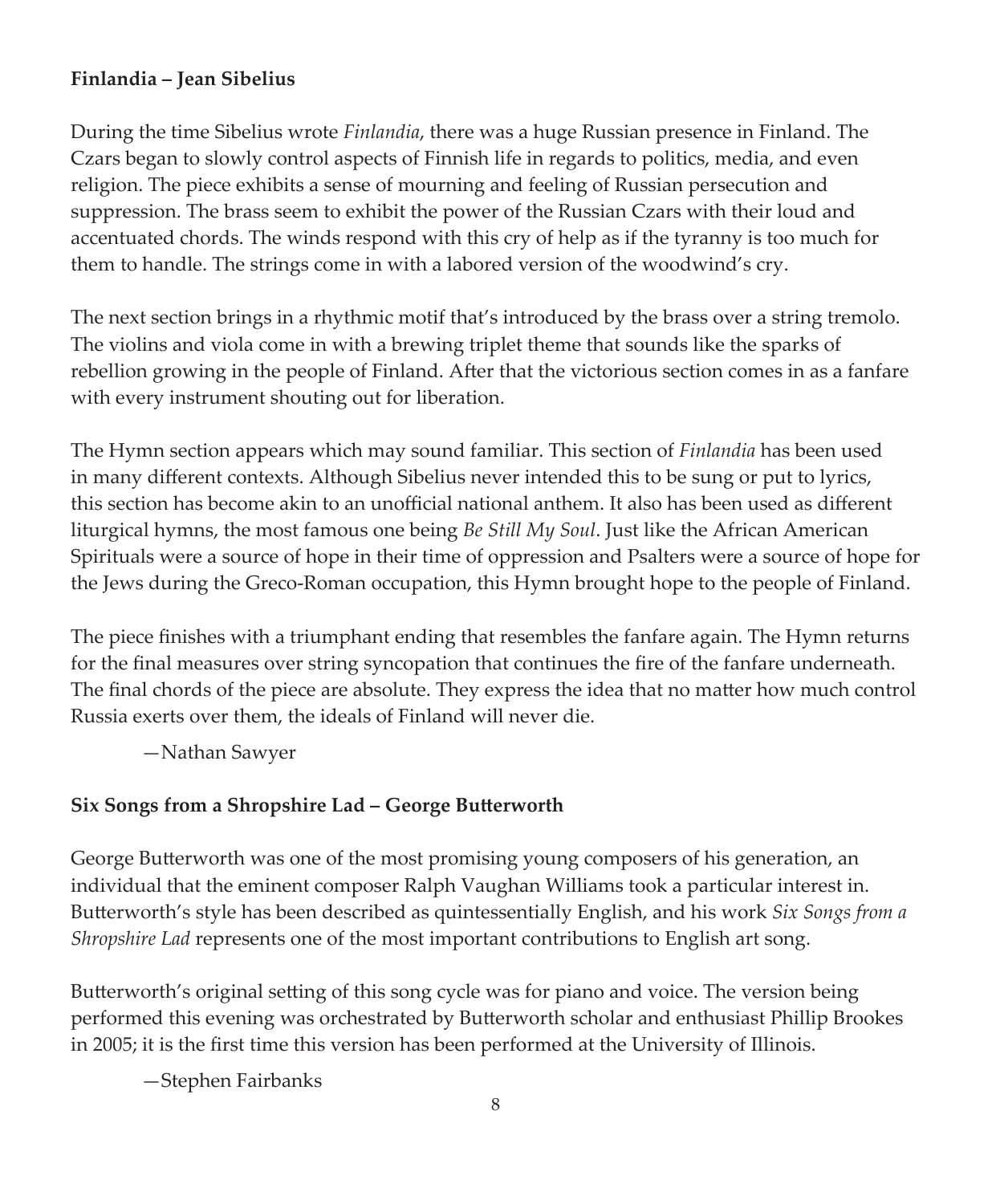### **An American in Paris – George Gershwin**

The genesis for *An American in Paris* comes from a visit George Gershwin made to Paris when he was seeking out an opportunity to study with the eminent composer Maurice Ravel. While in Paris, Gershwin was so taken by the vibrant sounds of the city that he determined to represent his Parisian experience autobiographically through music. In speaking later on about the composition, he stated, "My purpose here is to portray the impressions of an American visitor in Paris as he strolls about the city, listens to the various street noises, and absorbs the French atmosphere." Featuring prominently in the musical aesthetic of such a cityscape is the use of taxi horns. During his visit to Paris, Gershwin was apparently so enamored by the sounds of taxi horns that he determined that he could not return home without purchasing his own set. A visit to the automobile shops along the Avenue de la Grande Armee proved fruitful, and he acquired the desired horns, which notably were used in New York for the premiere performance of the work.

The work opens with a lively "walking" theme, which is recurrent throughout the composition. The first half of the composition seems to be characterized by curiosity and wonderment, as though the protagonist is overflowing with exuberance at seeing Paris for the first time. The second half has a notably different character, and is further distinctive because of the inclusion of saxophones. Some commentators have suggested that the second half could be representative of Paris at night, with intentional allusions to the burgeoning Parisian jazz clubs. The return of the "walking" theme signals the final section of the work. All the thematic material is briefly reprised, ultimately building to a celebratory fanfare ending.

—Stephen Fairbanks

### **Beyond the Score with Stephen Fairbanks**

It was in January that I finalized Philharmonia's repertoire for this evening's concert. Because I had known that we would be featuring Lewis McAdow as he performed George Butterworth's *Six Songs from a Shropshire Lad*, I determined that I would like to round out the program with other works which could present musical portrayals of beloved locations, and written in close proximity in time. And so it was that I selected the works appearing on this evening's program: Jean Sibelius's triumphant tribute to his homeland of Finland; Butterworth's melancholy reflection on the English countryside; and Gershwin's celebration of artistic life in Paris.

Little did I know the depth and meaning that those particular three works would take on as world events unfolded over the past several months. Each of the works seem to speak uniquely to the armed conflict which is currently taking place in Eastern Europe.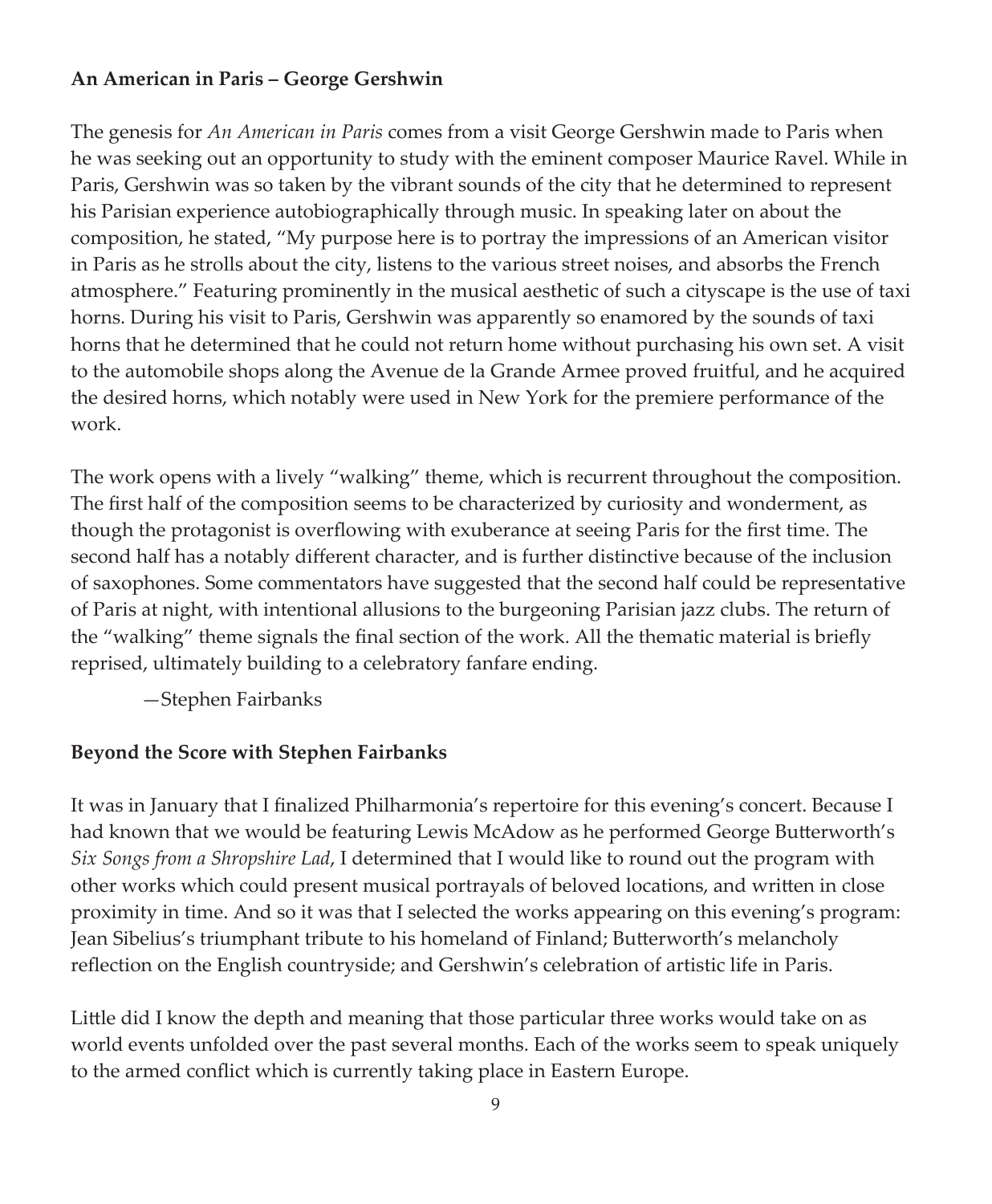Nearly a hundred years ago, Finland was facing an invasion by its eastern neighbor, and Sibelius's *Finlandia* ended up featuring prominently during that Winter War. The tune aptly captured the nationalistic spirit of the Finnish people, and it became an anthem for them to announce their status as an independent nation. Butterworth's music speaks to the human cost of war. In a deeply tragic real-life realization of the song text, "The lads that will die in their glory and never be old," he himself went off to war, never to return. Gershwin's tune is set in Paris, a city which encountered the devastating effects of war in the decade preceding the autobiographical visit portrayed in his music. Listened to in this context, his music perhaps speaks of the resilience and rebirth that can happen when conflict ends and human flourishing returns.

So, as you engage with the music we are presenting to you this evening, I first invite you to reflect upon the lands highlighted by these particular composers. But more than that, I invite you to consider that this music offers a way for us to collectively engage with the incomprehensible and unspeakable aggression currently taking place in Ukraine.

—Stephen Fairbanks

# **Biographies**

## **Stephen Fairbanks**

Stephen Fairbanks joined the music education faculty at the University of Illinois at Urbana-Champaign in 2018 as a strings specialist. His research explores the phenomenon of cultural transmission in education, specifically focusing on the ethical dilemmas which can arise when classical music is promoted as a medium for social justice. As a teacher and conductor, Stephen prioritizes community-building and intercultural exchange. Stephen has been directing the University of Illinois Philharmonia Orchestra since October 2021. Previous music directorships include the University of Cambridge Philharmonic Orchestra in Cambridge, England and the Evanston Civic Orchestra in Evanston, Wyoming. Stephen holds bachelor's and master's degrees from Brigham Young University and a PhD from the University of Cambridge.

## **Nathan Sawyer**

Nathan Sawyer joined the master's program in Orchestral Conducting in 2020. Since his arrival, he has served as the manager of the UI Symphony Orchestra and has frequently conducted the UI Philharmonia and Illini Strings. He began his studies in New York at Houghton College and finished at Roberts Wesleyan College with his Bachelors of Science in Music Education. He has attended several conducting workshops including the International Conducting Workshop and Festival in Sofia, Bulgaria. He plans to continue his conducting studies and earn a doctorate in orchestral conducting.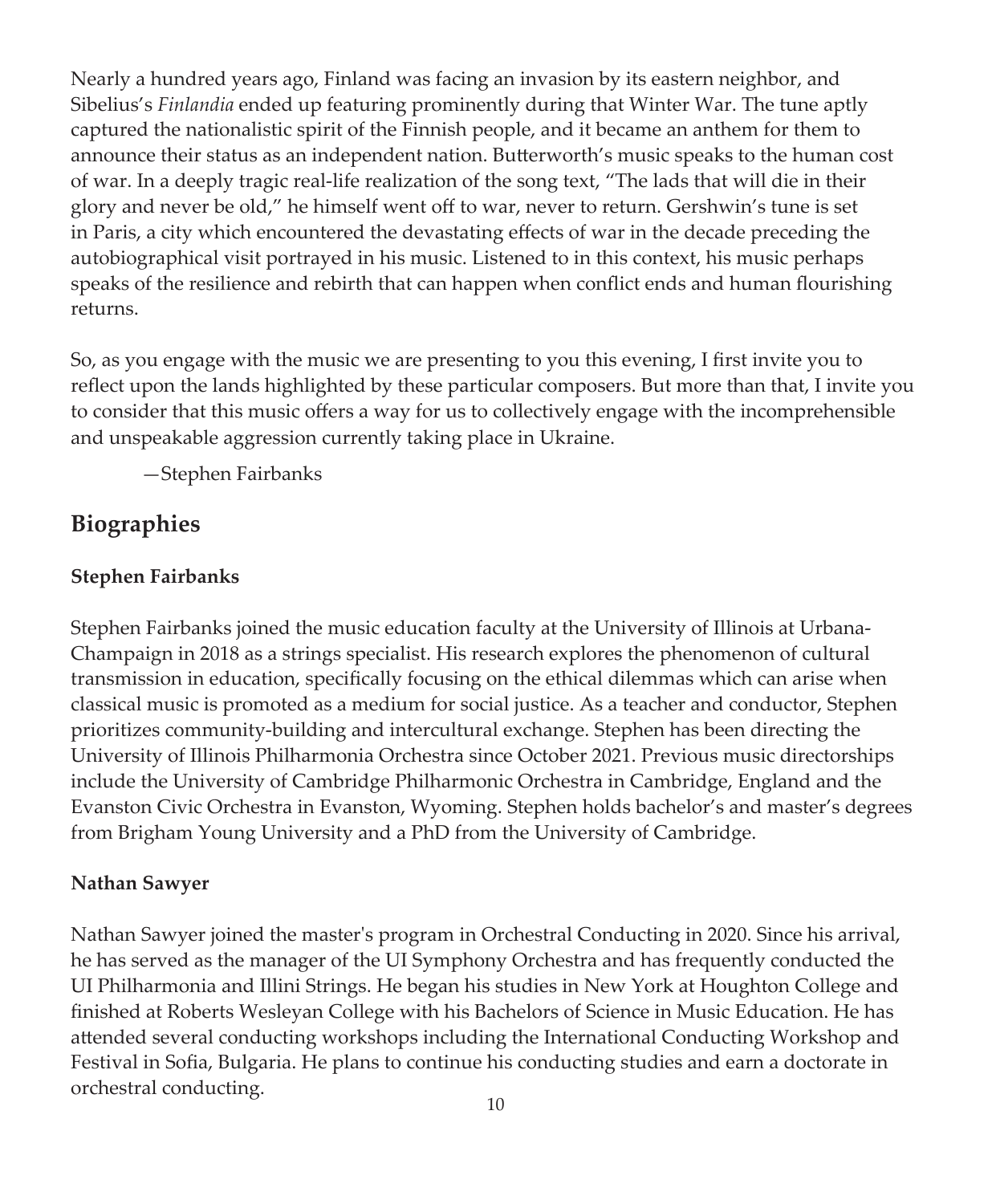## **Hannah Reitz**

Hannah Reitz is currently pursuing her Doctorate of Musical Arts in Violin Performance at the University of Illinois Urbana-Champaign where she studies with Meg Freivogel of the Jupiter Quartet. She enjoys a varied career as a performer, teacher, and conductor. Hannah graduated with distinction from St. Olaf College in 2010 (B.M. Violin Performance) where she served as concertmaster of the acclaimed St. Olaf Orchestra. In May of 2013, she graduated with honors from the University of Nebraska–Lincoln Master of Music program and acted as coordinator for the chamber music program. Additionally, she earned her M.A. degree in Orchestral Conducting while teaching at UNH in 2019. Hannah has been a two-year conductor and violinist at the Pierre Monteux School and cover conductor of Symphony New Hampshire. She has performed as a member of the American Institute of Musical Studies (AIMS) Festival Orchestra in Graz, Austria; National Repertory Orchestra; Lincoln Symphony Orchestra; Charleston Symphony; and Symphony New Hampshire.

### **Lewis McAdow**

Lewis McAdow, baritone, is a native Houston, Texas and is currently working on his doctorate at the University of Illinois. Recently, he made his professional debut as Barone Douphol in Verdi's La Traviata at the Soo Theatre. He has also performed the role of Milcom Negley in The Last American Hammer and Harasta in The Cunning Little Vixen with the Lyric Theatre @ Illinois and as Barone Douphol in La traviata at the Bay View Music Festival. In 2021, Lewis won the University of Illinois Symphony Orchestra's Concerto Competition. He has also performed in Mascagni's L'amico Fritz and in Gounod's Romeo et Juliette at the Moores Opera Center in Houston. Lewis is also an avid recitalist, specializing in the works of Vaughan Williams, Ravel, Schubert, Mendelssohn, and Butterworth.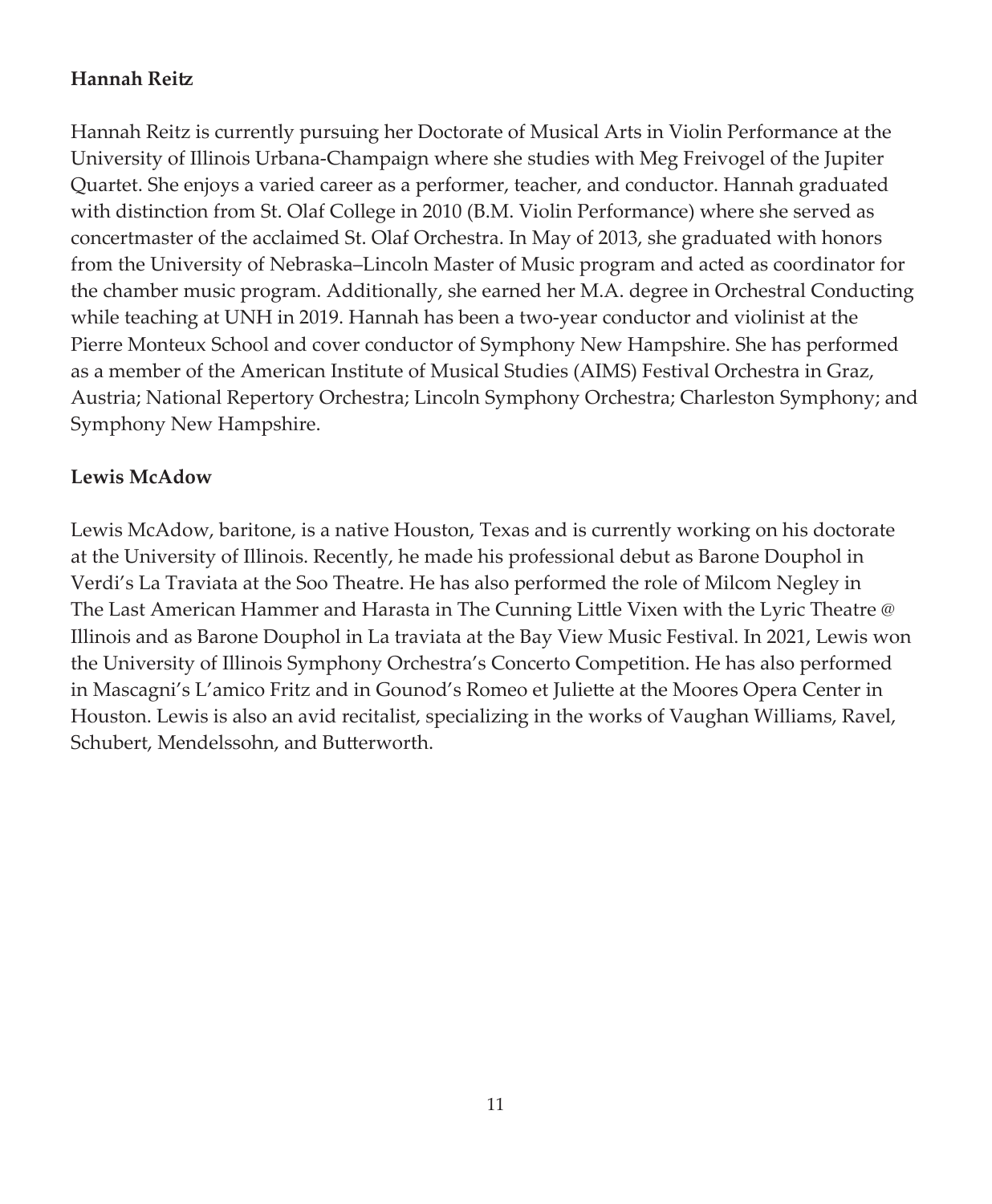# ILLINI STRINGS Nathan Sawyer, *director* Hannah Reitz, *guest conductor*

*Violin I*  Link Lin Lindsey Cheon Emily Quid Calvin Lin Diana Morales Kate Perloff Salvatore Galluzzo Han Sae Cho Austin Gabis Aadarsh Hegde Noah Gersich Eliana Eng Jacqui Nguyen Anay Koorapaty Avyay Koorapaty Sonali Kumar Jan Uy Caitlin Brennan Ryan Yao Daniel Brandys Larysa Brandys Ellin Wang

*Violin II* Alli Salmon Cecilia Lee Julia Fasick Amber Salmon Kalika Raje Rebecca Riekki Zoe Jacquat Sonja Gurbani Emily Kim Tina Bojinov Jayannah Herdrich Alexandra Barishman Maddie Rydell Tomas Tricarico Joanna Grafakos Anna Stasik Eve Rubovits Becky Blake Michelle Zorigt Serena Daley Jinzhi Shen Ayush Khot Angelika Rzepka Morgan Kennebeck Rui Shi

*Viola* Katherine Moy Amy Lang Malika Raffensperger-Schill Timothy Bernard Haley Kim Abby Lynch Kaylee Tucker Jaime Gleason Emma Lynch Sally Hakim Vivek Thatte Kyle Kenmotsu

### *Cello*

Jennifer Pochyly Andrea Gardner Tiffany Yen Isabel Hughes Ken Ruffatto Shawn Choi Amy John

*Double Bass* Ava Abbott Adam Walsh Tyler Gabis Jonah Larsen Matthew Leoschke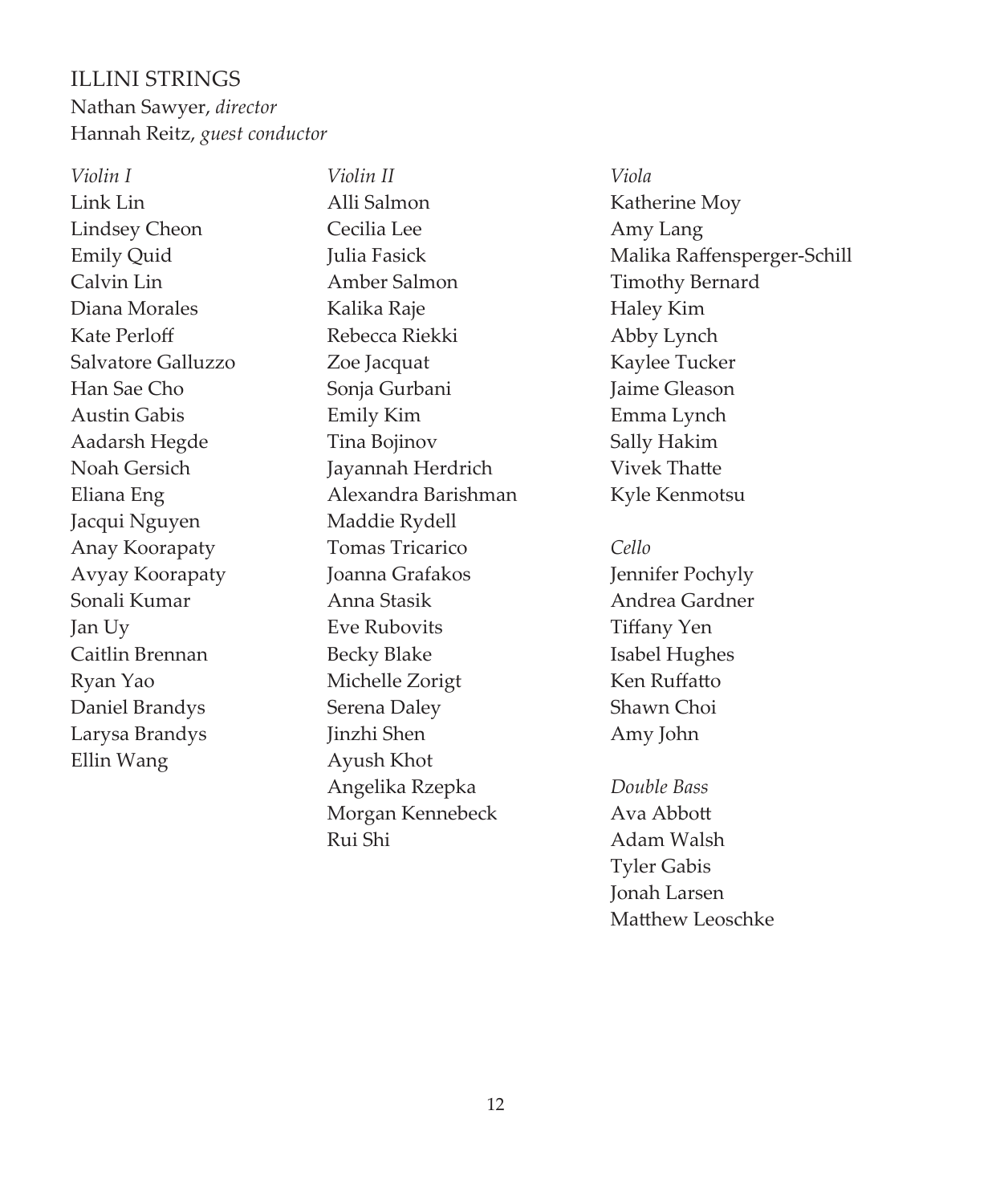### PHILHARMONIA ORCHESTRA

Stephen Fairbanks, *director*  Nathan Sawyer, *graduate student conductor* Lewis McAdow, *guest soloist (baritone)*

*Violin*  Jonathan Alday Pri Balakumar Amy Chen Yeon Woo Cho Zylle Constantino Nicole Dillie Steven Frankowski Yulu Fu\* Jordan Gravel I-Ting Hsiung Lalitha Jaligama Abigail Kauppila Chanyoung Kim Tim Lee\*\* Zoe Lu Andrea Maldonado Julie Matuszewski Gwynne McGrady Ryan O'Neall Sophie Philbrick Margot Pierce Dylan Pokorny Adam Quiballo Sydney Sadler\*\* Shree Samavedhi James Shin Kevin Wang Richard Xiao

*Viola* Jacquelyn Butler Kavishka Fernando Caitlyn Galloway Brayden Haas\* Derrick Kim Samantha Michals Tyler Schwarz Jason Xia\*

*Cello* Ben Chen Dustin Ha Kaylynn Kattiyaman Eric Liu Max Marsh\* Gabriela Mastro Emily Murray William Schermer Claire Stack\* Noah Watson

*Double Bass* Londarius Hayes\*

*Harp* Sofia Dietrich

*Flute* Annie Li\* Ellie Pierzina Sydney Weiler\*

*Oboe* Morgan Bangert\* Joe DeMaria (English Horn) Maddie Novy\* Logan Lenahan

*Clarinet* Nicole Vanderlugt\* Rosemary Mascarenhas\* Karen Kopecki (Bass Clarinet)

*Saxophone* Claire Baranyk Jack Govern Kyle Soliz

*Bassoon* Michael Deresz\* Alexis Esher

*French Horn* Dahlia Davis Bri Krmpotich Chris Martin Rebecca Mills\* Justin Wytmar

*Trumpet* Ela Eames Nicholas Ienz\* Nick Szoblik

*Trombone* Quinn Greven Ethan Groharing\* Chris Vosburgh

*Tuba* Tyler Lange\* Wilson Shrout\*

*Timpani* Tim Nichin\*

*Percussion* Cameron Baba Anja Chen\* Owen Meldon Sebastián Nassar

\* principal / co-principal \*\* concertmaster / co-concertmaster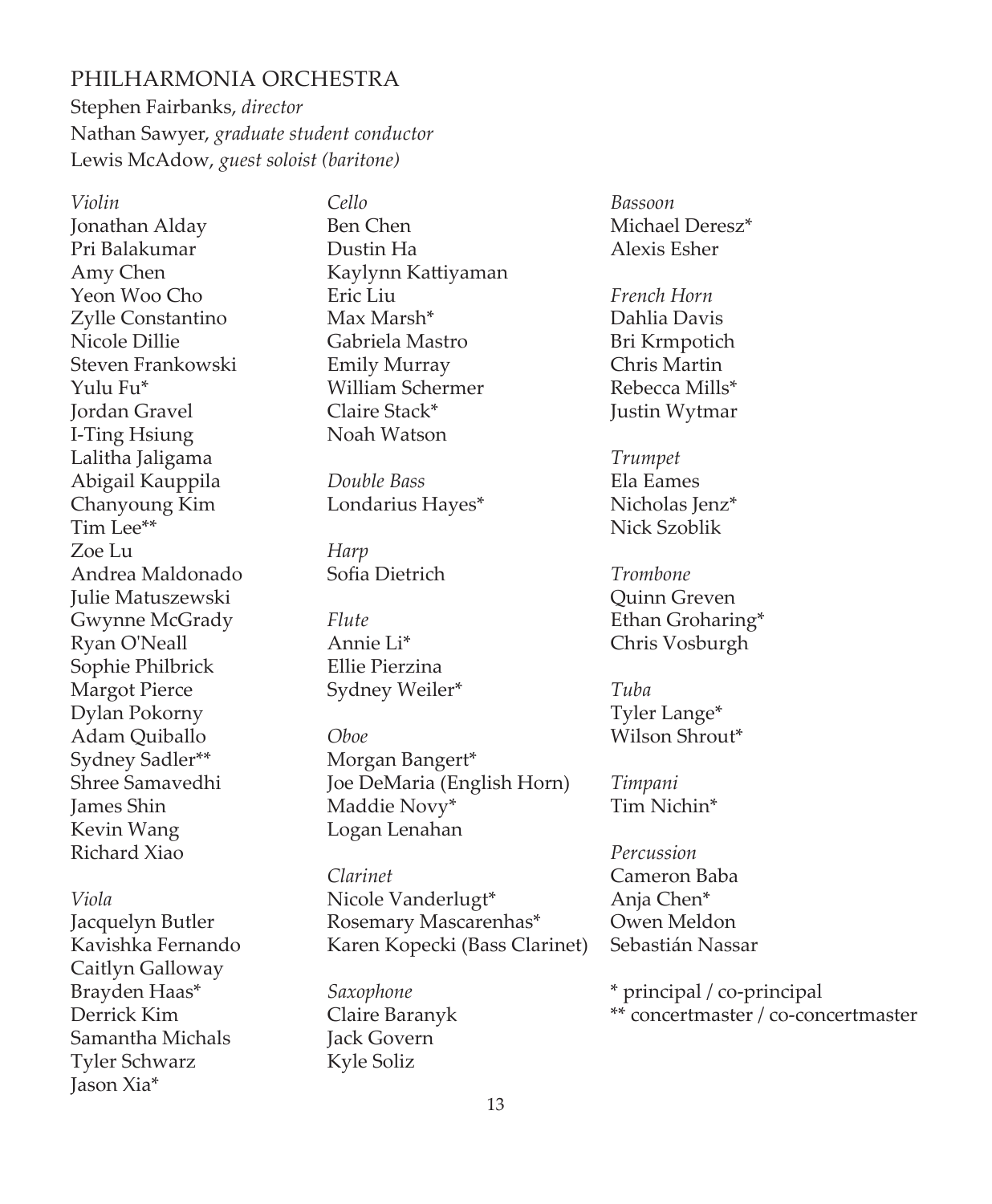# **Finlandia Singers**

*Soprano* Bella Cruz Alaina Stukel Jade Huang Claudia Madsen

*Alto* Hannah Cook Anastasia Curtis Olivia Bell Ariel Williams

*Tenor* Kshitij Sinha Roger Weng

*Bass* Nobo Myers Alex Killian

# **School of Music – Upcoming Events**



**Scan the QR code with your smartphone to view all of our coming events at music.illinois.edu/events/all**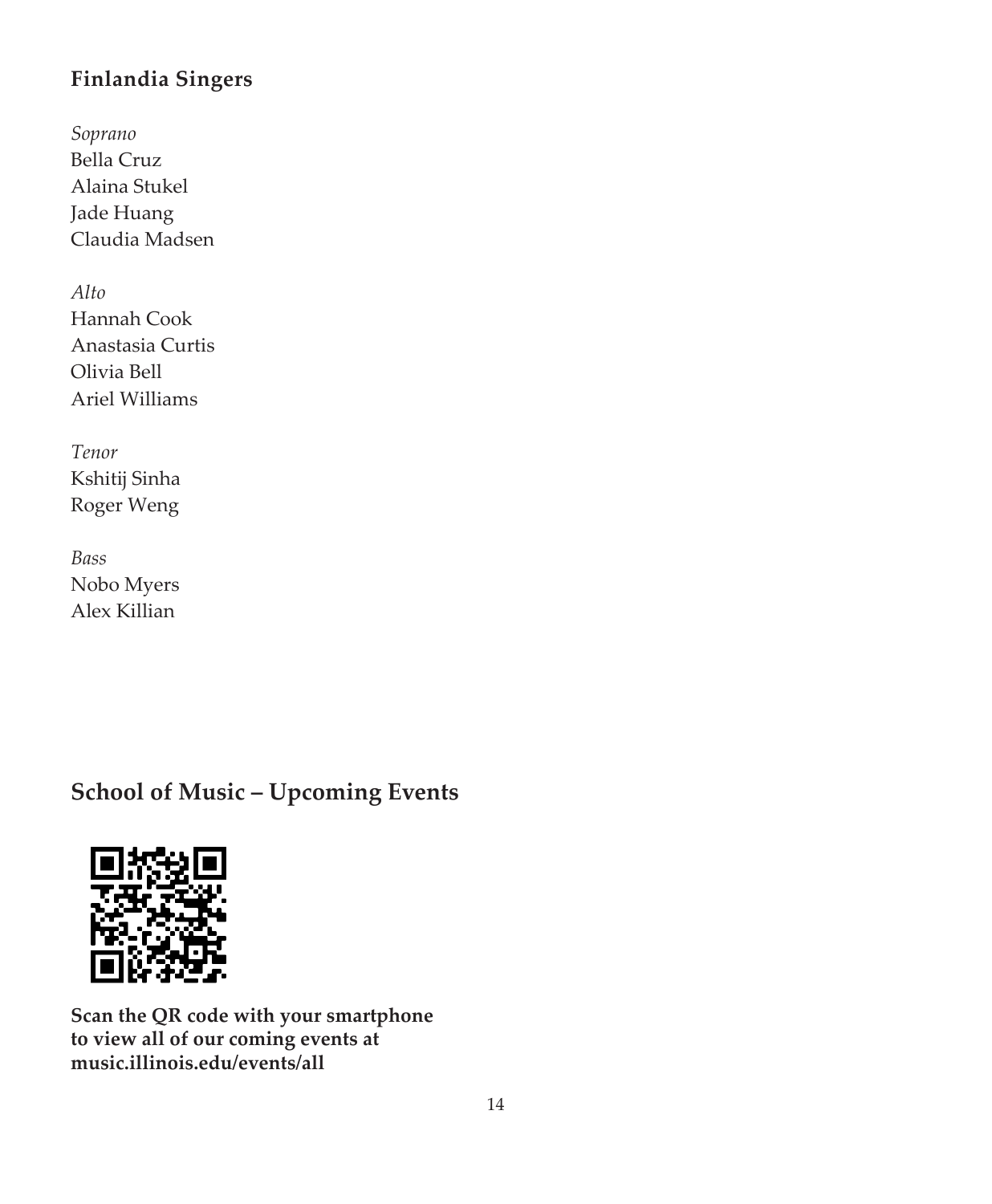### **School of Music Administration**

Jeffrey Sposato, Director Linda R. Moorhouse, Associate Director Reynold Tharp, Director of Graduate Studies David Allen, Director of Advancement Angela Tammen, Director of Admissions Rebekka Price, Director of Public Engagement

### **School of Music Faculty**

*Composition-Theory* Carlos Carrillo Eli Fieldsteel Lamont Holden Kerrith Livengood Erik Lund Guido Sánchez-Portuguez Andrea Solya Heinrich Taube Stephen Taylor Reynold Tharp Ann Yeung

#### *Conducting*

Barrington Coleman Ashley M. Davis Ollie Watts Davis William Eddins Barry L. Houser Andrew Megill Anthony Messina Linda R. Moorhouse Elizabeth B. Peterson Stephen G. Peterson Andrea Solya

#### *Jazz*

Ronald Bridgewater Teofilo "Tito" Carrillo Barrington Coleman Larry Gray Joan Hickey Charles "Chip" McNeill Jim Pugh Joel Spencer John "Chip" Stephens

### *Keyboard*

Timothy Ehlen Julie Gunn William Heiles Joan Hickey Charlotte Mattax Moersch Casey Robards Dana Robinson Rochelle Sennet John "Chip" Stephens Michael Tilley Christos Tsitsaros

#### *Lyric Theatre*

Julie Gunn Nathan Gunn Michael Tilley Sarah Wigley Dawn Harris

#### *Music Education*

Stephen Fairbanks Donna Gallo Adam Kruse Jeananne Nichols Bridget Sweet

### *Musicology*

Christina Bashford Donna Buchanan Megan Eagen-Jones Gayle Magee Jeffrey Magee Carlos Ramírez Michael Silvers Gabriel Solis Jeffrey Sposato Makoto Takao Nolan Vallier

#### *Strings*

Denise Djokic Liz Freivogel Megan Freivogel Larry Gray Rudolf Haken Salley Koo Nelson Lee Daniel McDonough Guido Sánchez-Portuguez Ann Yeung

*Voice* Ollie Watts Davis Nathan Gunn Dawn Harris Ricardo Herrera Yichen Li Yvonne Redman

Jerold Siena Sylvia Stone

*Woodwinds, Brass and Percussion* Elliot Chasanov Charles Daval John Dee Ricardo Flores Amy Gilreath J. David Harris Jonathan Keeble Timothy McGovern Janice Minor William Moersch Debra Richtmeyer Bernhard Scully Scott Tegge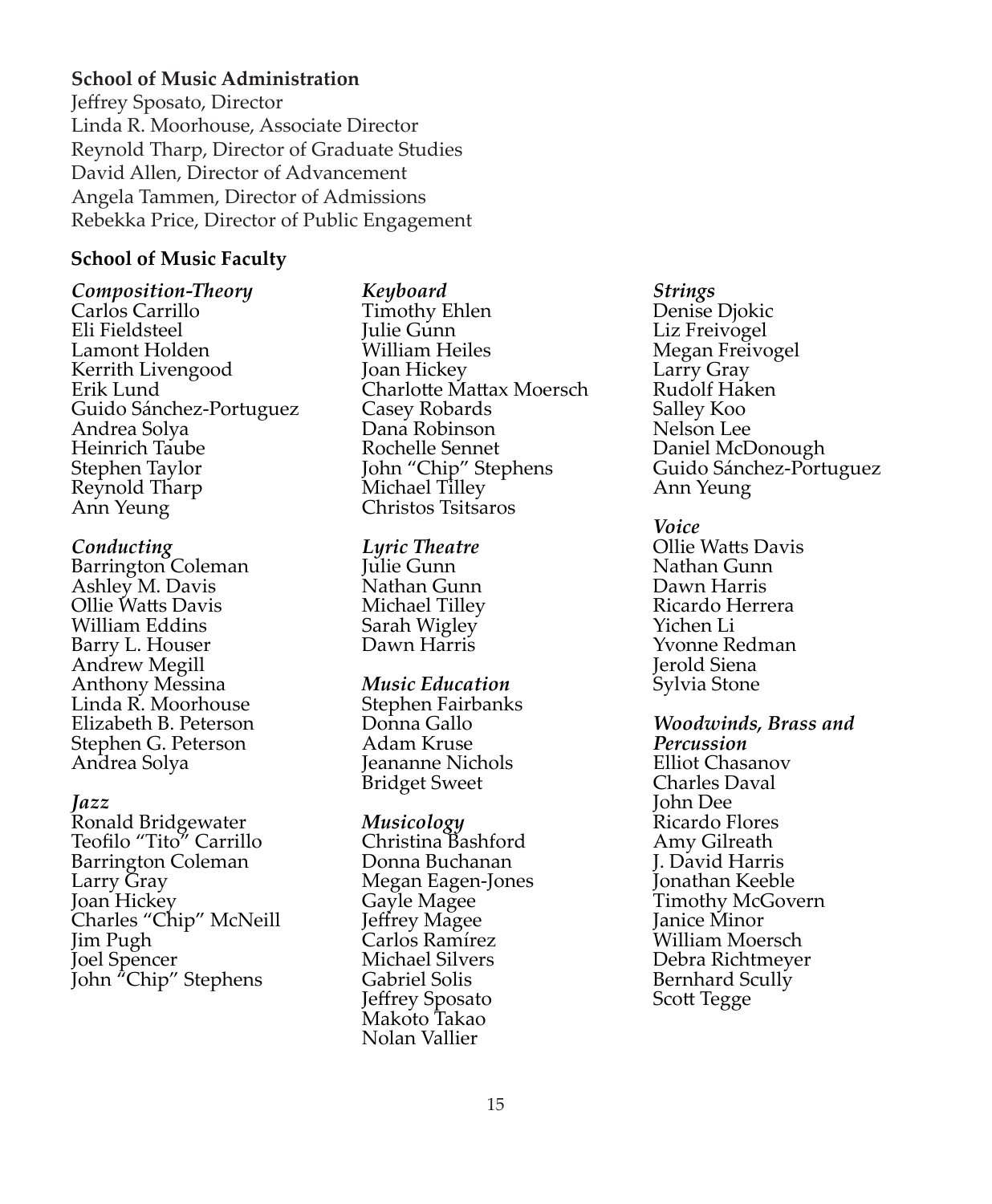# **Support Music at Illinois**

*The following have donated \$500 or more to any School of Music fund between July 1, 2020, and December 31, 2021. We thank our generous Partners and Friends for this important financial support.*

### **School of Music Partners**

#### **\$25,000+**

Carol Berthold Edward Harvey & Cindy Capek Barbara & Terry England Eve Harwood & Mark Netter Dennis Helmrich & Gerard Hecht James Lowe & Erin Lowe Sarah Barnett Nemeth Robin Sahner Martha & Craig Schiele Shirley Soo & Matthew Gorman John Wustman Rittchell & Peter Yau

#### **\$10,000-\$24,999**

Linda Allen Anderson Amy & Matthew Ando Lynd Corley Mark & Beth Durbin James Dixon & Kathleen Lockhart Melva Gage & Edgar Madsen Susan & Michael Haney Ronald Johnson Ruth & Edward Lerner Gina Manola Elizabeth & Peter March Debra & Ty Newell E. B. Philippson & Gail Durham David Pierce Theodore Quast Julie & Glendon Schuster Krista & Glen Strauss Rebecca & Paul Wigley Sarah Wigley

#### **\$5,000-\$9,999**

Jill & Philip Arkin Don Baker Barbara E. Barnes Sandra & Joseph Casserly Stephanie & Michael Chu

Eleanor & William Crum Mary Granato Dungan & David Dungan Maureen & Christopher Durack Daniel Feldt Judith & Nicholas Good Stephen Husarik Tiffany & Bill Lesiecki Diane & Kenneth Matsuura Ruth Moore Suzanne & George Pagels Susanne Philippson Roberta & William Potsic Jeffrey Sposato & Peter Cohen Sharon & Eric Walton Lizabeth Wilson

#### **\$2,500-\$4,999**

Donald Bagby Charles Boast & Marsha Clinard Tina & Peter Buhelos Nicholas Carrera Joseph Ceo Lynne & Paul Denig Niki & John Devereux Jo Ellen DeVilbiss Linda & Roger Fornell Gladys & Harry Frost Julie & Nathan Gunn Eric Hammelman Deb & Bill Harrison Kathleen Harvey Susan & James Hatfield Holly & Jack Jordan Timothy Killeen & Roberta Johnson Killeen Paul Herman & Diane Musgrave Julie & William Jastrow John Johnson & Patricia Coyne-Johnson Bruce Johnson Carol Livingstone & Daniel Grayson

Jennifer & Steven Mather Donald Maylath Claude McKibben & Lynda Marchiori McKibben Virginia & John Mead Margaret & Craig Milkint Jane & Walter Myers Marjorie Perrino Laura & Mark Pils Janet & Richard Schroeder R. J. & Donald Sherbert Mark Steinberg Cynthia Swanson Joy Crane Thornton Roberta & Scott Veazey

#### **\$1,000-\$2,499**

Teresa & Eduardo Acuna David Adams Nadja & Carl Altstetter Sharon & David Anderson Linda & Erwin Arends Valerie & Bryan Bagg Susan & Richard Biagi Patrick Bitterman Stephen Blum Bruce Bonds Jill & Joseph Bonucci Joyce Wolk Branfman Nancy & Craig Branigan Sarah & Carl "Chip" Buerger III Sara & John Carriere Joy & Jack Charney Beth & David Chasco Richard Clark & Andrea Durison-Clark Lauren & Philip Coleman Michelle Corlew Shirley & Roger Cunningham Jennifer & John Currey Nancy Dehmlow Adele & Fred Drummond Anne Ehrlich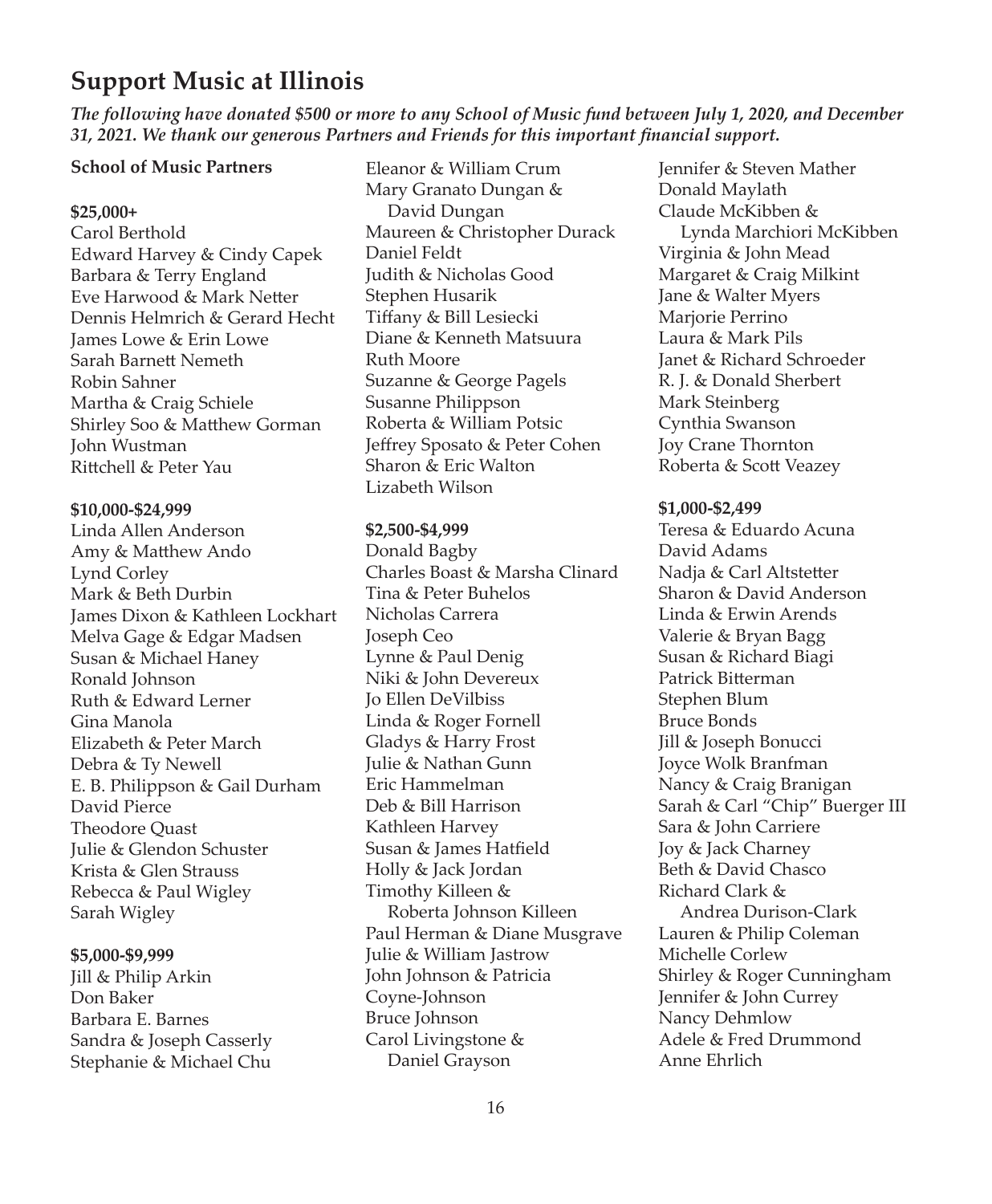### *School of Music Partners and Friends, Continued*

Mark Elyn Katherine & Robert Evans Todd Faulstich James Frame & Candace Penn Frame Michael Gamage Kathy & James Gamble Jennifer & James Gettel Barbara & Andrew Goldberg Michelle & John Hackett Mary & Richard Haines Sheryl & Donald Harkins John Heath Jamie & Mark Heisler Harold Hindsley & Elizabeth Armstrong Lori & Reiner Hinner Mary Hoffman Anne & Colin Holbrook Dulce Issa Lori & Raymond Janevicius David Jones & Renata Moore Ed Karrels Thomas Keegan & Nancy Moskowitz Kathleen Killion & Stephen Miles Jennifer & David Knickel Brenda & Thomas Koester Kelly Koster Linda & David Kranz Barbara & David Kuhl David Lai

Marvin Lamb Cheryl Lentz Sandra Leonard Morgan Lynge & Brenda Callahan Lynge Nancy & Marshall Mabie David MacFarlane Gayle & Jeffrey Magee Henry Magnuski & Cynthia Jose Charles Matz & Yvonne Simpson-Matz Carlye & Timothy McGregor Sharron & David Mies Barbara & J. Michael Moore Mary & Brian Moore Mark Mosley & Sarah Good Linda & Clifford Nelson Diane & Thomas Newkirk Steven Ng & Mark Posner David O'Connor & Caroline West Marion O'Leary & Elizabeth Kean Rebecca & Jeffrey Olson Elizabeth & Don Palmer Margene & Peter Pappas John Parkhill Margaret & Robert Pattison Kimberly & Anthony Perry Susan Phillips Isabel & Kirk Pierce Richard Powers & Jane Kuntz

Gayl Pyatt Alixandra Ramos Roger Ray Rebecca & Verlin Richardson G. M. Riemenschneider Alison & Kevin Rockmann Jeffrey Rohrer & Joyce Kim-Rohrer Donna & Mark Rolih Leslie & Paul Rudolph Shirley Schaeffer & John Davidson III Carol & Edwin Scharlau Susan & Paul Schlesinger Patricia & Dennis Schwarzentraub Stephen Sligar & Mary Schuler Wynn Smiley Julie & Leonard Somogyi Elaine & Case Sprenkle William Stanley Cheryl & Robert Summerer Patricia & James Swan Amy & Eric Tamura Kathe & John Thompson Marie & Garry Gutgesell Jon Toman Deborah & David Trotter Cheryl & Russell Weber Phillip Whipple Nancy & John Whitecar Sallie Wolf

### **School of Music Friends**

- \$500-\$999 Carolyn & Richard Anderson Claretha Anthony Anton Armstrong Elizabeth Ash Randy Atkins Sharon & Theodore Barczak Kathleen & S. E. Barton Christine & Philip Bohlman Franklin Brasz
- Barbara & Harold Breece Cynthia & Clark Breeze Lissa & Adam Broome Elaine & Nicholas Brown Cicero Calderon & Rhonda Wright Anna & Joseph Catalano Layna Chianakas & Elie Haddad Heather & David Chichester Domonic Cobb & Nicole Anderson-Cobb
- Laura & Douglas Coster Kenneth Davis Terri & John Dodson Carolyn & Patrick Donnelly Julie & Jeffrey Dreebin Carole & James Eckert Ann Einhorn James Emme Lauren Emme Sandra Ettema & Steven Everitt